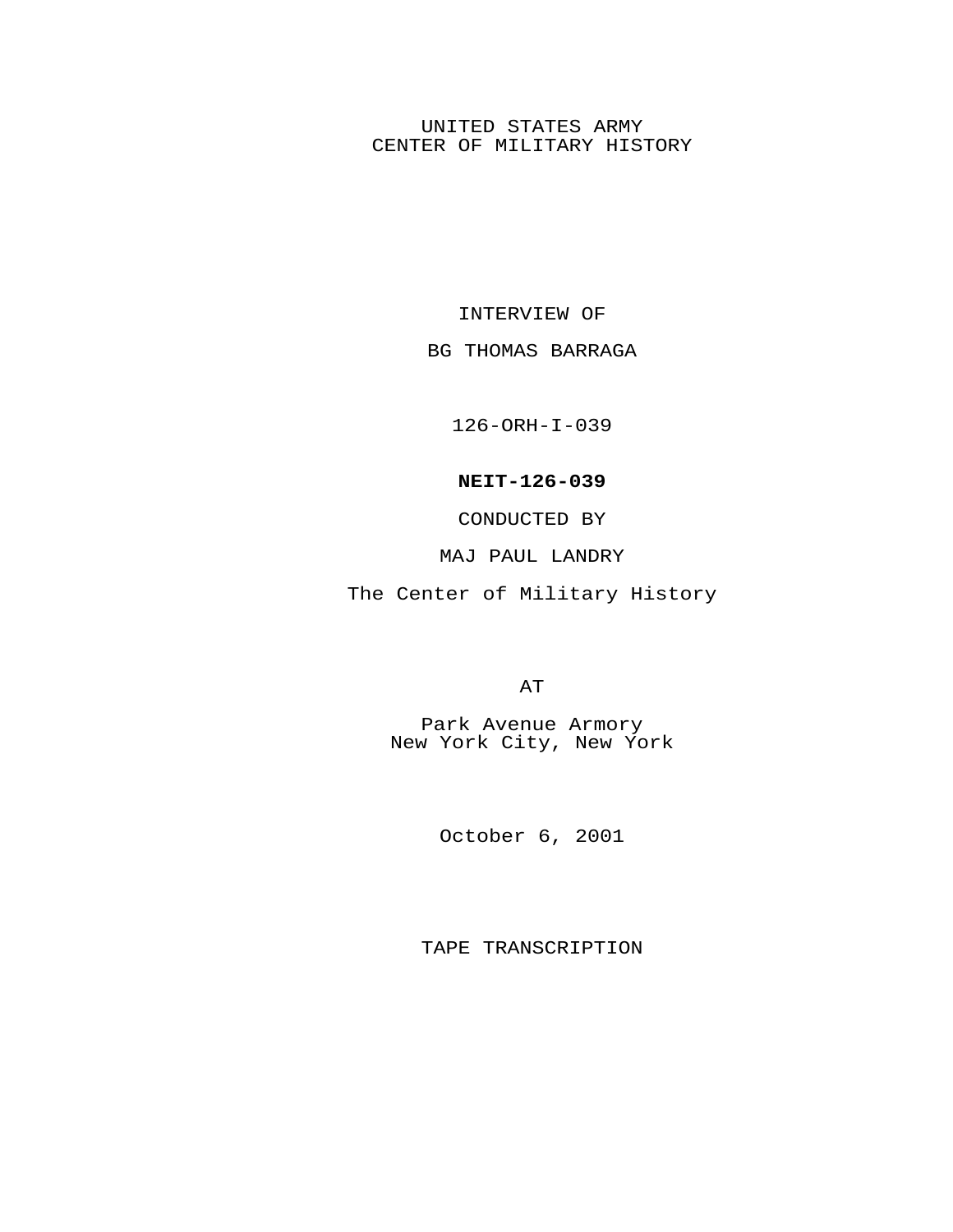P R O C E E D I N G S **MAJ LANDRY:** MAJ Paul Landry, 126th Military History Detachments. Oral history interview conducted on Friday, the 6th of October 2001 at 1105 hours at the Park Avenue Armory in New York City. Sir, if you wouldn't mind, would you state your name for the record? **BG BARRAGA:** I'm BG Thomas F. Barraga. **MAJ LANDRY:** All right. Could you spell your last name, sir? **BG BARRAGA:** B as in boy-a-r-r-a-g-a. **MAJ LANDRY:** Sir, what's your current assignment? **BG BARRAGA:** Well, I, I am really the representative of the New York Guard in the Joint Task Force -- in the 42nd Joint Task Force. As, as some of you may be aware, the New York Guard is part of the Division of Military and Naval Affairs. There are four individual units. The Army, the Air, the Naval, and the New York Guard. The New York Guard, at this point, approximately 300 of us have been activated for the 42nd Joint Task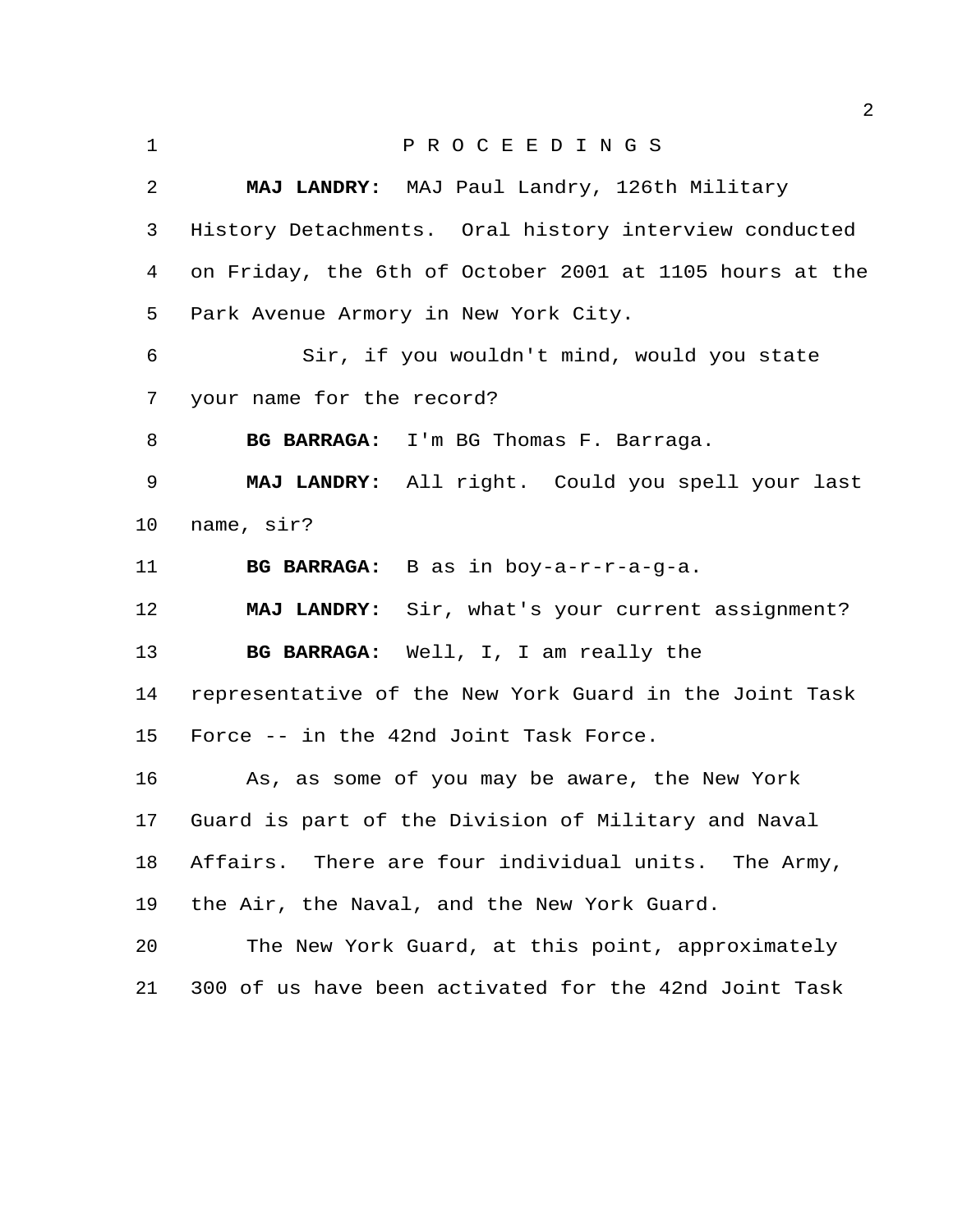Force currently in effect. And our function here, primarily, is a very specified type of mission.

 We are doing warehouse duty with reference to some of the donations that have been given by people, because of this tragedy, that have to be shipped to different locations. Our people are at those warehouses unloading these trucks, pelletizing, and re- shipping the material to people in need. That is one of our primary missions.

 The other mission is, is the question of security. Our people are providing security at different Armories, for example, in the City of New York. That's the 88th Brigade doing that. And we also have a contingent up at Camp Smith. A Headquarters group. A medical group.

 So right now, as, as we speak, effective October 5th, we are at maximum strength of 200. Formerly at 310 strength. Now at 200. And we work in conjunction with other members of the Task Force.

 So, for example, in the evening I meeting with GEN Taluto and the overall staff people. And we give him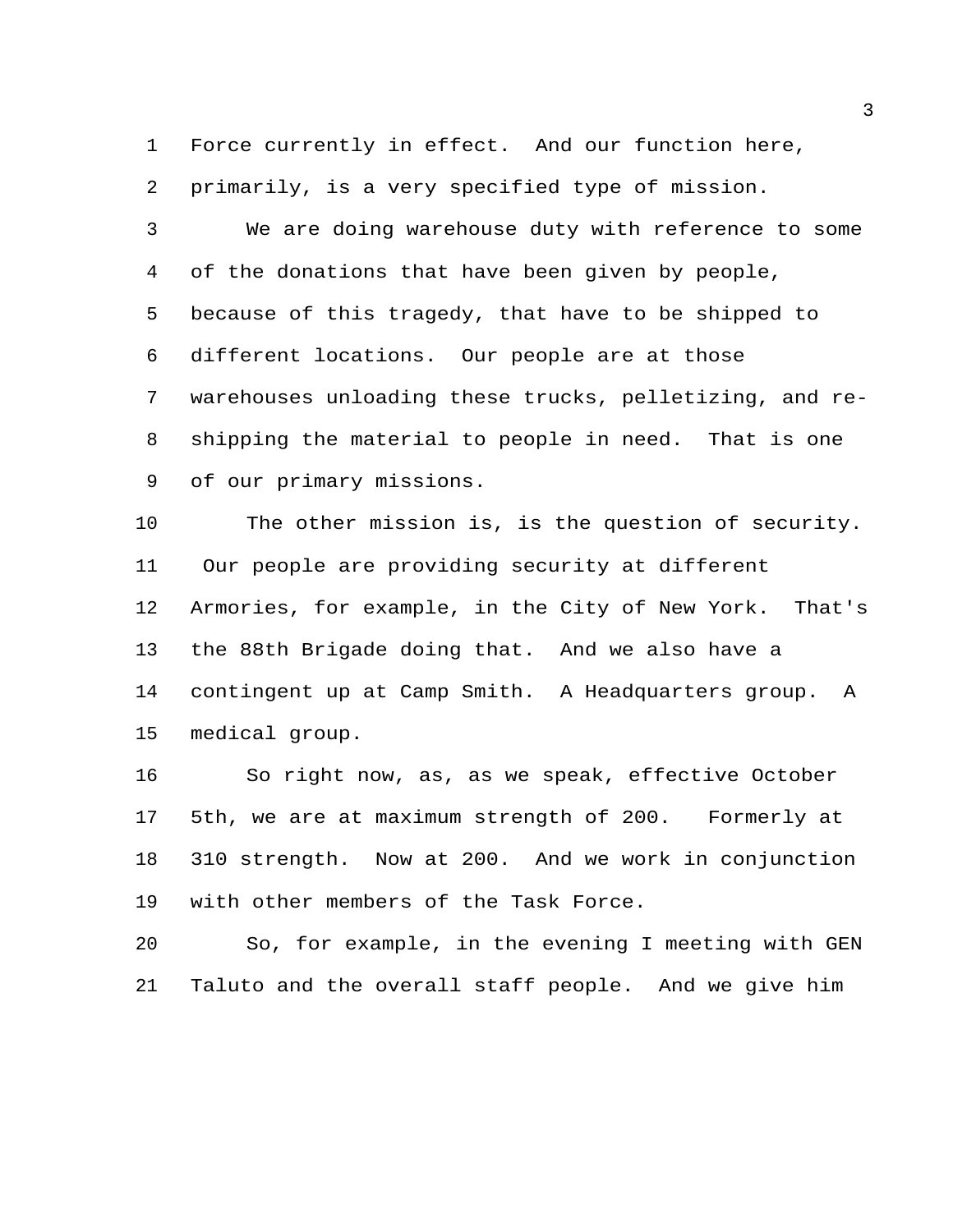daily updates in terms of, of what we do.

 But ours is a volunteer organization until we're activated. (Inaudible) people with a great deal of experience. Many of them are military -- past military background. They're fireman. They're policeman. These are people who come from all walks of life because they want to participate.

 And the great thing that, that's happened, as far as the New York Guard is concerned, when the time came to activate us and we were given a maximum strength of, at that time, of 310, we had people in place immediately. People just came forth right away. And they received their individual assignments.

 And as the general representing the Guard on the Task Force, my job got a lot easier knowing that we had the people in place. It wasn't a question of saying, "Look, you know, we have to get 300 people. Where are we going to get them from?" Have a hard time raising personnel. That has not been the case with the Guard. While other elements, like the Army or the Air, go through a rotation system every couple of weeks, ours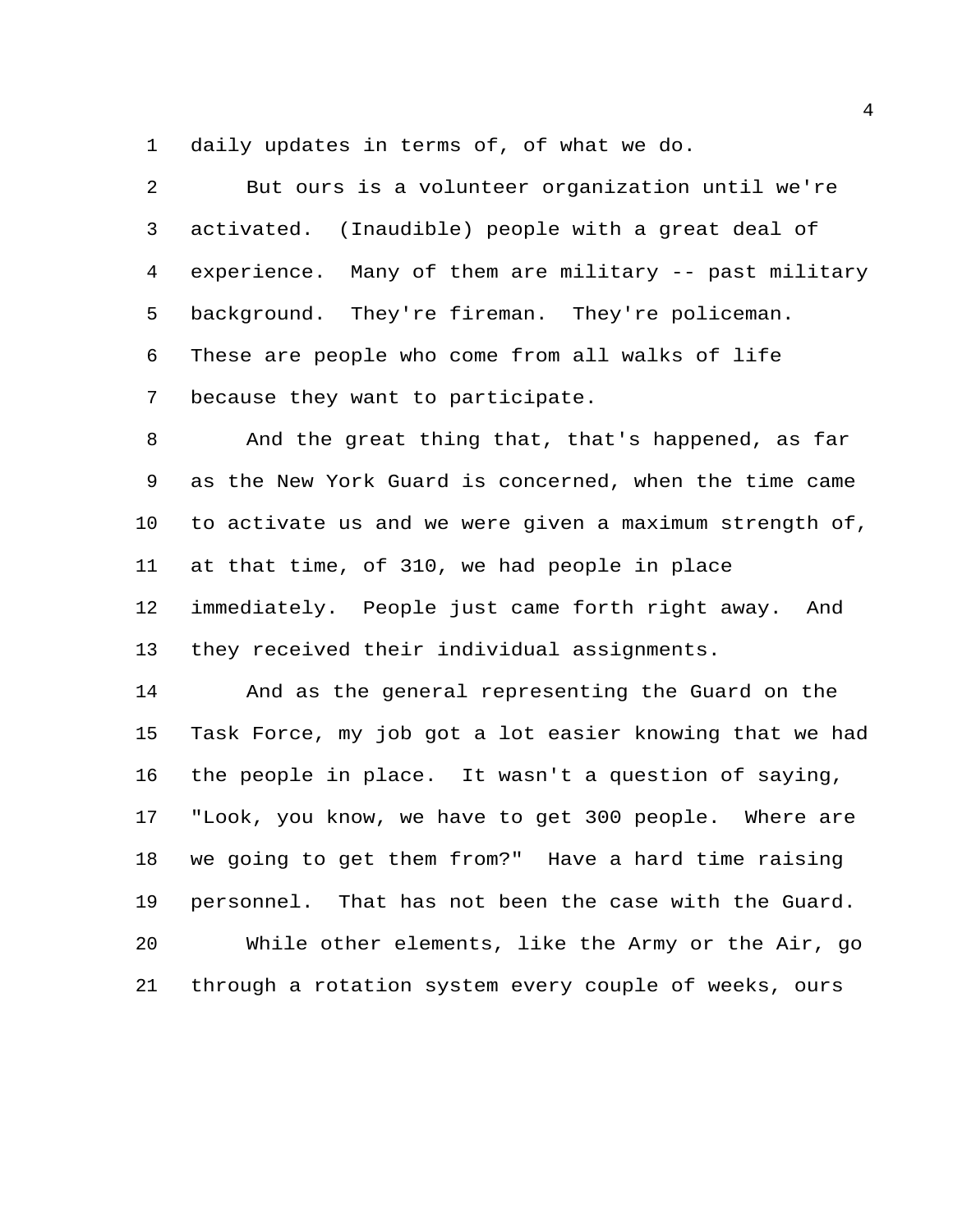was not the question of rotation, ours was the question of attrition. We went from 310 to 200. We had to send people home who didn't want to go home. All right?

 So the 200 people, our maximum strength, they're in place and they are still performing the mission.

 **MAJ LANDRY:** About how many personnel -- you say that the New York Guard is a volunteer organization. What are you looking at for general numbers that are, are actual members of the New York Guard?

 **BG BARRAGA:** In terms of our total number as far number of people in the New York Guard, I'd say we're up around 1500 to 1700. If we had to, depending upon the needs of the State, we could probably put together upwards of 500 or 600 people immediately. Because a pretty good gauge of that is that we have monthly meetings and we do annual training.

 We go up to Camp Smith. And we have an annual training program that lasts for a week. Those people who are actively involved in the Guard are the ones who commit the time to annual training. So up there we usually have anywhere from 450 to 550 people.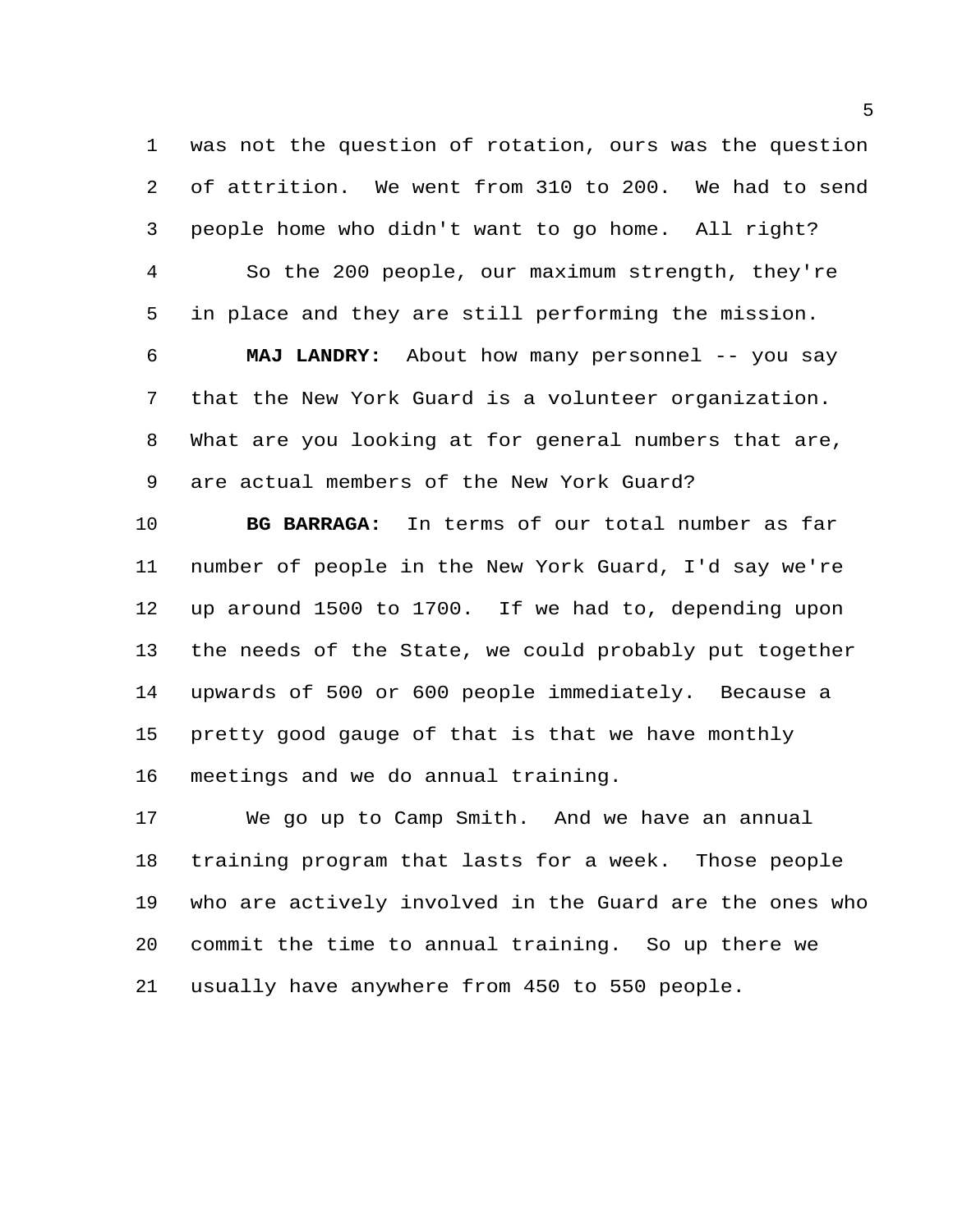So that's a main core group. If we had to go even beyond, beyond that, we probably could.

**MAJ LANDRY:** All right.

 **BG BARRAGA:** But some people join because they want to participate, but they're -- you know, they -- they're business people. They have other responsibilities. But I'd say a core group of probably around 500 or 600 that we would be able to put in the

field at any one time and to fulfill missions.

 **MAJ LANDRY:** Your soldiers that are currently working this mission with the Joint Task Force, you say they are volunteers. Are they in, in some sort of paid status? Or are they just coming in?

 **BG BARRAGA:** They're on pay status now because they've been activated. All right? Normally, that is not the case. I mean, for example, when we do annual training. Or go monthly meetings. It's all volunteer. But the soldiers that have been activated now, they're -- they are in a pay status like any other. They are working 12-hour shifts. They are on board, you know, for days at a time.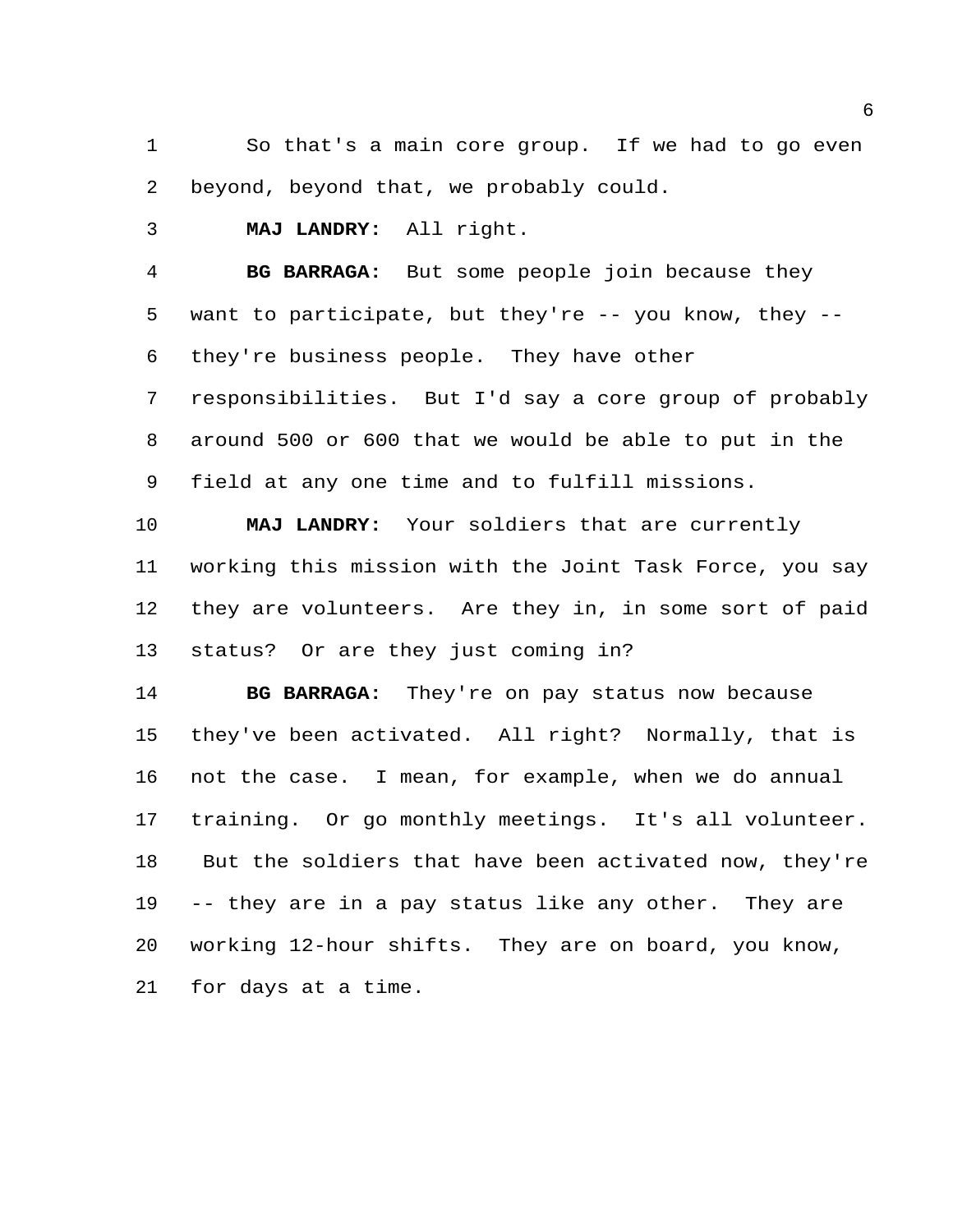I mean, the commitment was originally for two weeks. Obviously, that's going to be extended. And it may even be extended further. So these people are sacrificing in the private sector to become involved in their New York Guard responsibilities. And certainly the M&A has a responsibility to pay those people. Just as they pay the Army or the (inaudible).

 **MAJ LANDRY:** Oh. Well, when did the New York Guard first become involved in this operation?

 **BG BARRAGA:** Well, the New York Guard became involved, I guess, you might say on the 11th of September. Because I received a phone call, for example, from the Commanding General activating me. I reported to Camp Smith.

 So our people were in place and reporting for active duty immediately because there was a recognition that a crisis had developed and, and our people would be needed.

 So the Guard was right in it from the beginning. As far as this Joint Task Force with t he 42nd, I showed up here on the 21st. Before that, from the 11th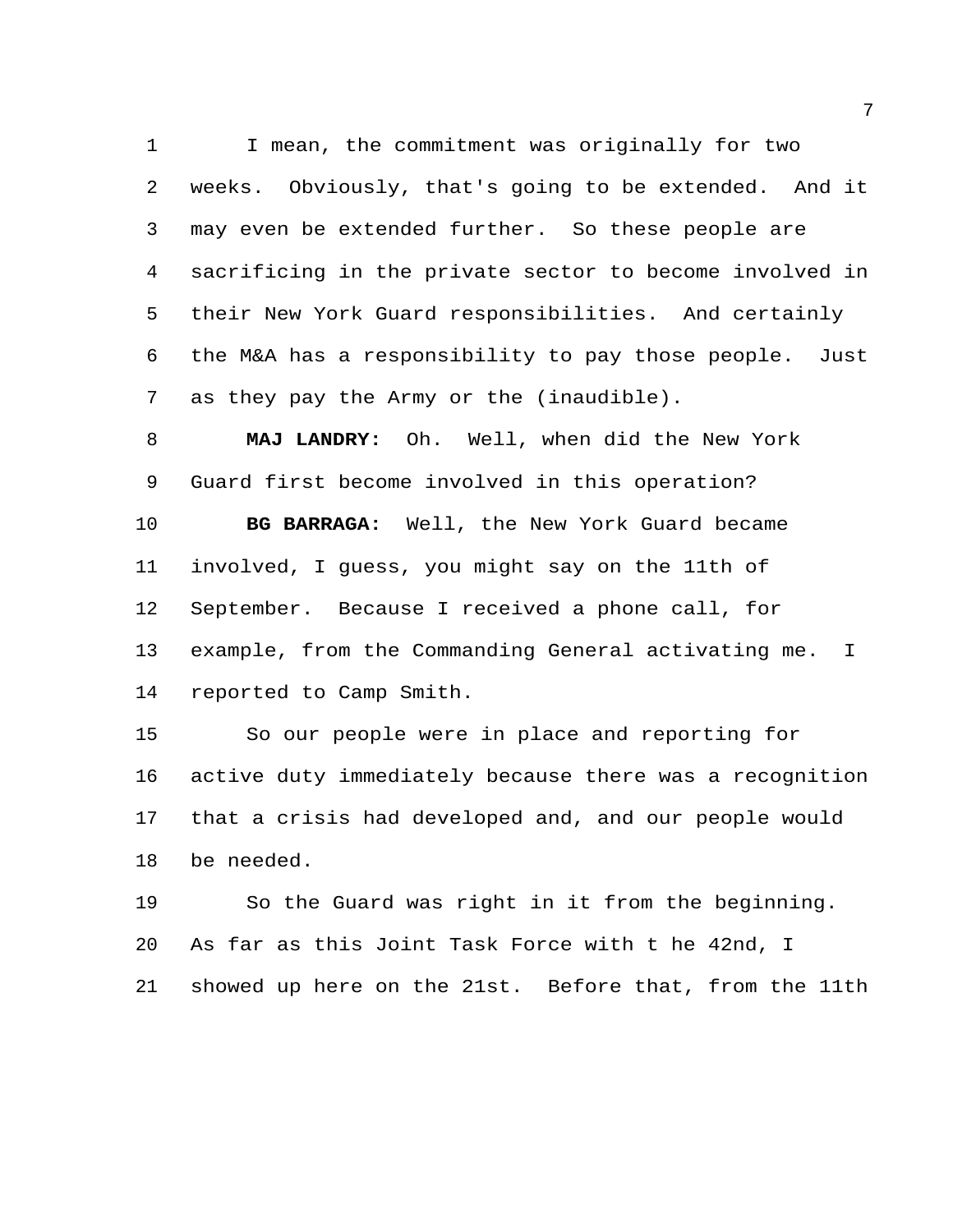to the 20th we were working with the 53rd Troop Command up at Camp Smith.

 **MAJ LANDRY:** Okay. How were you finding, because you're a volunteer organization, that the other members of the Services -- the --

**BG BARRAGA:** The Army, the Air --

 **MAJ LANDRY:** -- that the traditional Guard -- traditional Guardsmen, National Guardsmen, the Air Guard -- how were your people interacting with them? Has -- do you feel like there's any sort of difference? Or do you -- do they make you feel right at home? **BG BARRAGA:** I have not felt there's, there's any problem whatsoever. I mean, this is a team effort. And, in this building I can, I can assure you, because I'm operating out of here, this is a complete team effort. All right? Between the various elements of the Task Force. Everybody is respectfully treated the way they should be based on rank. Everybody has responsibility.

 I mean, I'm not sitting here, nor is anybody else, looking out the window. We're all trying to do a job.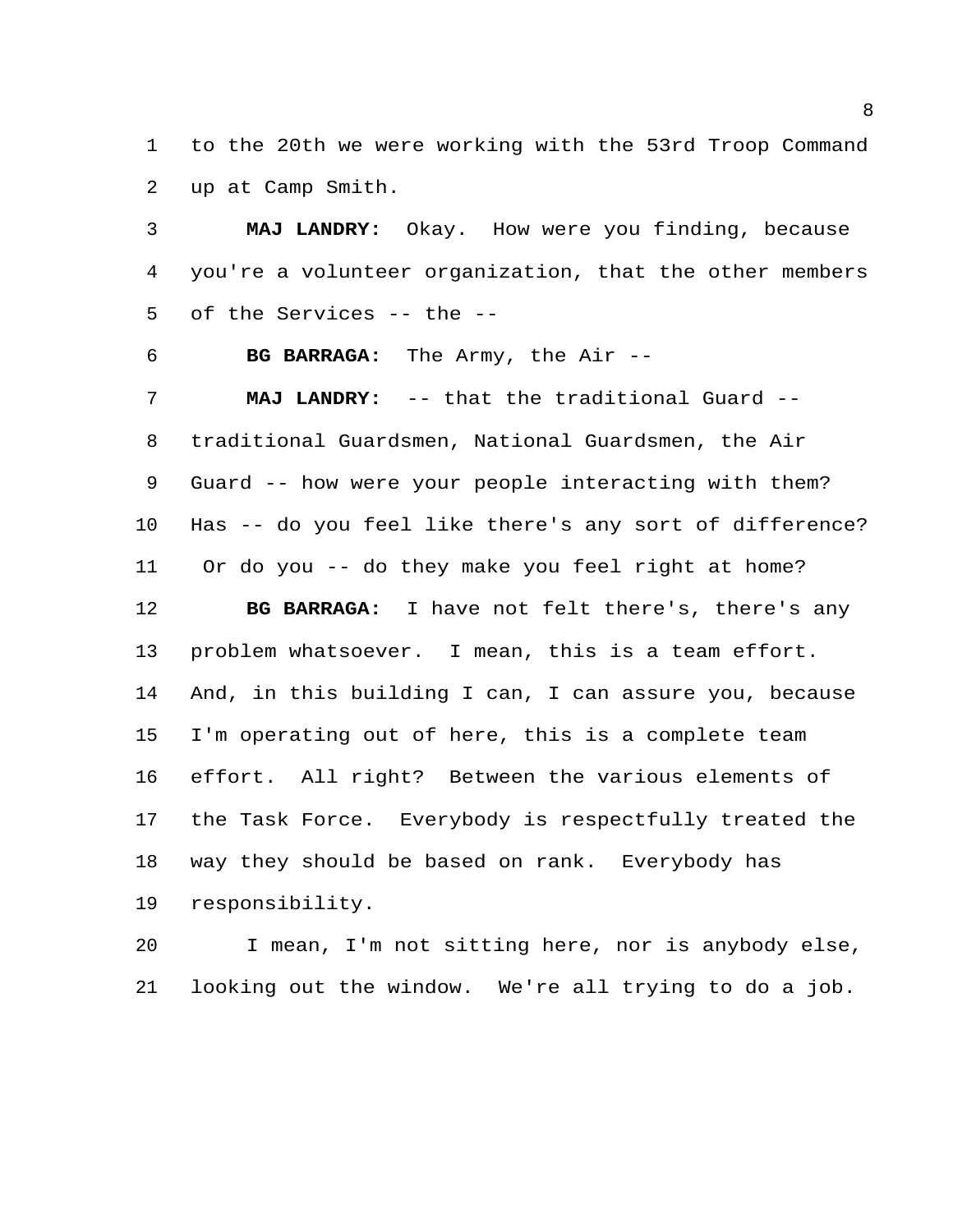And we're all trying to help each other to do the job most effectively. Because we have never -- and this country -- has never gone through anything like this before.

 And that's one of the reasons you're sitting here. Because you want to document this. Because people will read and listen to what I'm saying, and others, so that in the future we can lay down specific plans to deal with these tragedies if they ever happen again. It's a learning experience for all of us. So.

 **MAJ LANDRY:** What is it that you do in the civilian world, sir?

 **BG BARRAGA:** I am the Assistant Republican Leader of the New York State Assembly. I'm a State assemblyman here in New York. And I have been an assemblyman for 20 years.

 **MAJ LANDRY:** Are, are you finding that you -- that the -- that your -- that your employer -- that the -- as, as a politician in New York, that, that you've been able to break away and spend as much time as you have down there with much ease?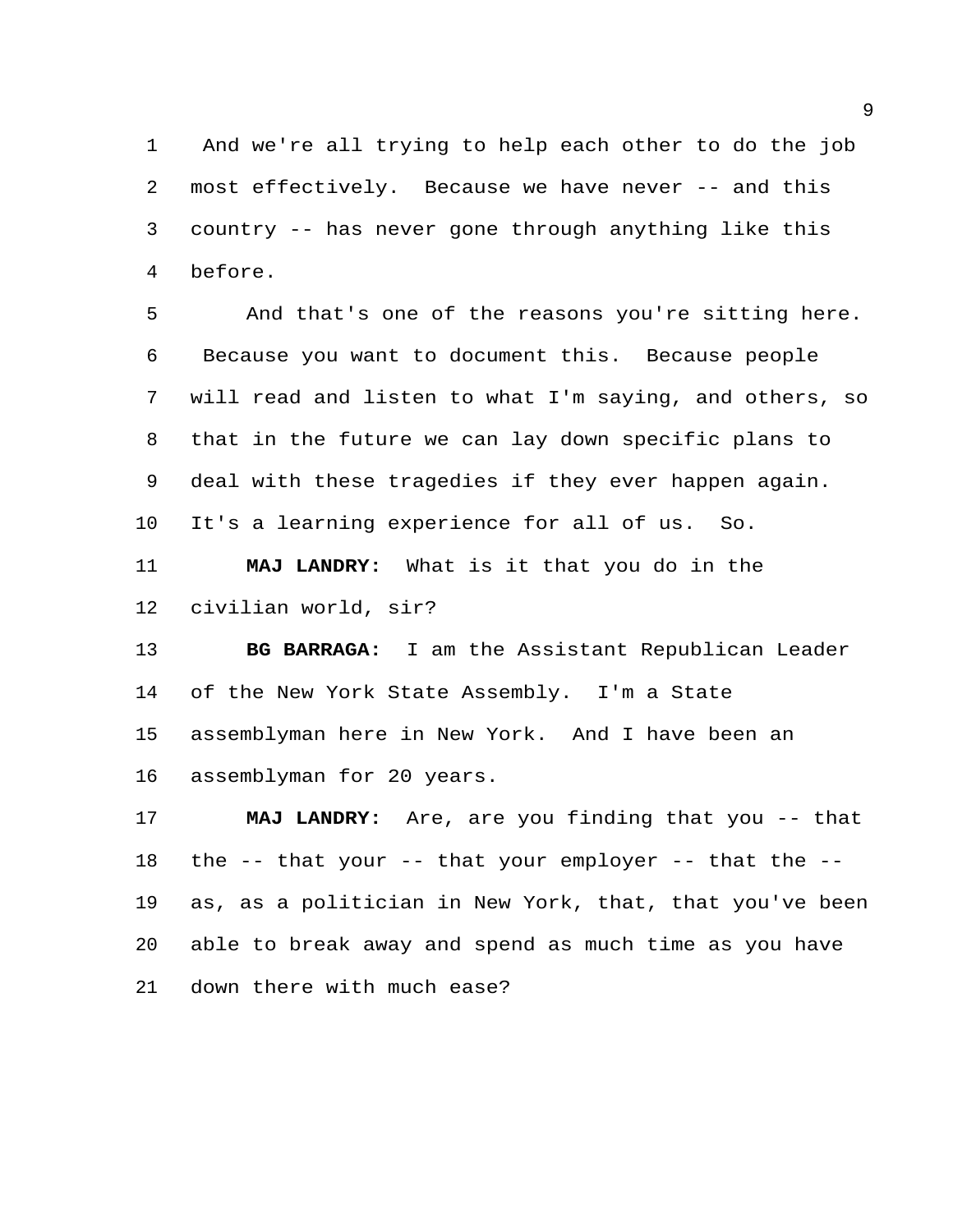**BG BARRAGA:** Well, you have to understand. I am an elected official. My anthill isn't a big anthill, but I'm the top ant. And the reality is that the people fully understand that when they call my office, my district office, and say I am not there -- but I do have a couple of staff people -- and they are told the truth, that I am on active duty with the New York Guard, people fully understand.

 And, in fact, we have not publicized that. I am not in the Guard for that. I never put a press release out on it. But they certainly understand and, and appreciate the fact that we're making the extra effort. In fact, what happens in my business -- in, in, in being an assembly person, and even being a general in the Guard, I can't tell you, Major, how many times people have phoned me because they can't get involved other than giving blood. You know, they can't -- they don't a New York Guard. They don't have the National Guard. They, they're very patriotic and it's frustrating to them.

Thank God I had the New York Guard. I was able to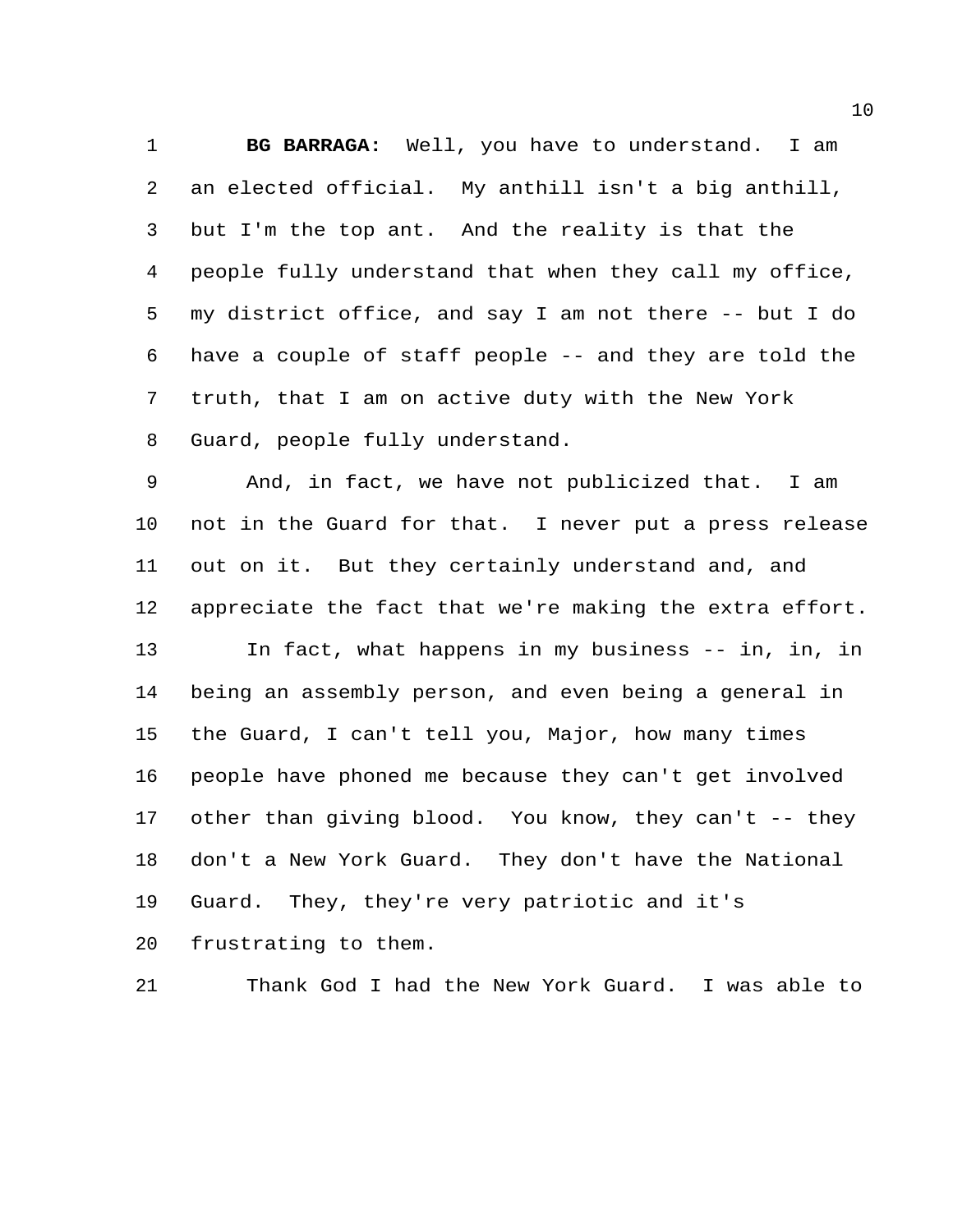come forward as others and yourself for participating. You know, this is something that is, is history in the making. But at least we can look back years from now and say, "You know, I could have put out a press release. I could have -- I, I could have given blood, but I had the opportunity to do more and I did it." But.

 **MAJ LANDRY:** Is there anything else that you would like to, to share with, with the History or with people that would (inaudible) to this?

 **BG BARRAGA:** The only, the only, the only thing I would say is that I -- it's important as people look at this document that they understand that there -- the inter-relationships between different groups. In this case, the Army, the Air, the Naval, the New York Guard. They work. When they put a Task Force together, these people, people worked closely and cooperatively. We work as a team.

 So don't be worried about, you know, this group versus that group. And how one's going to feel. And somebody's nose is going to be out of joint. In a